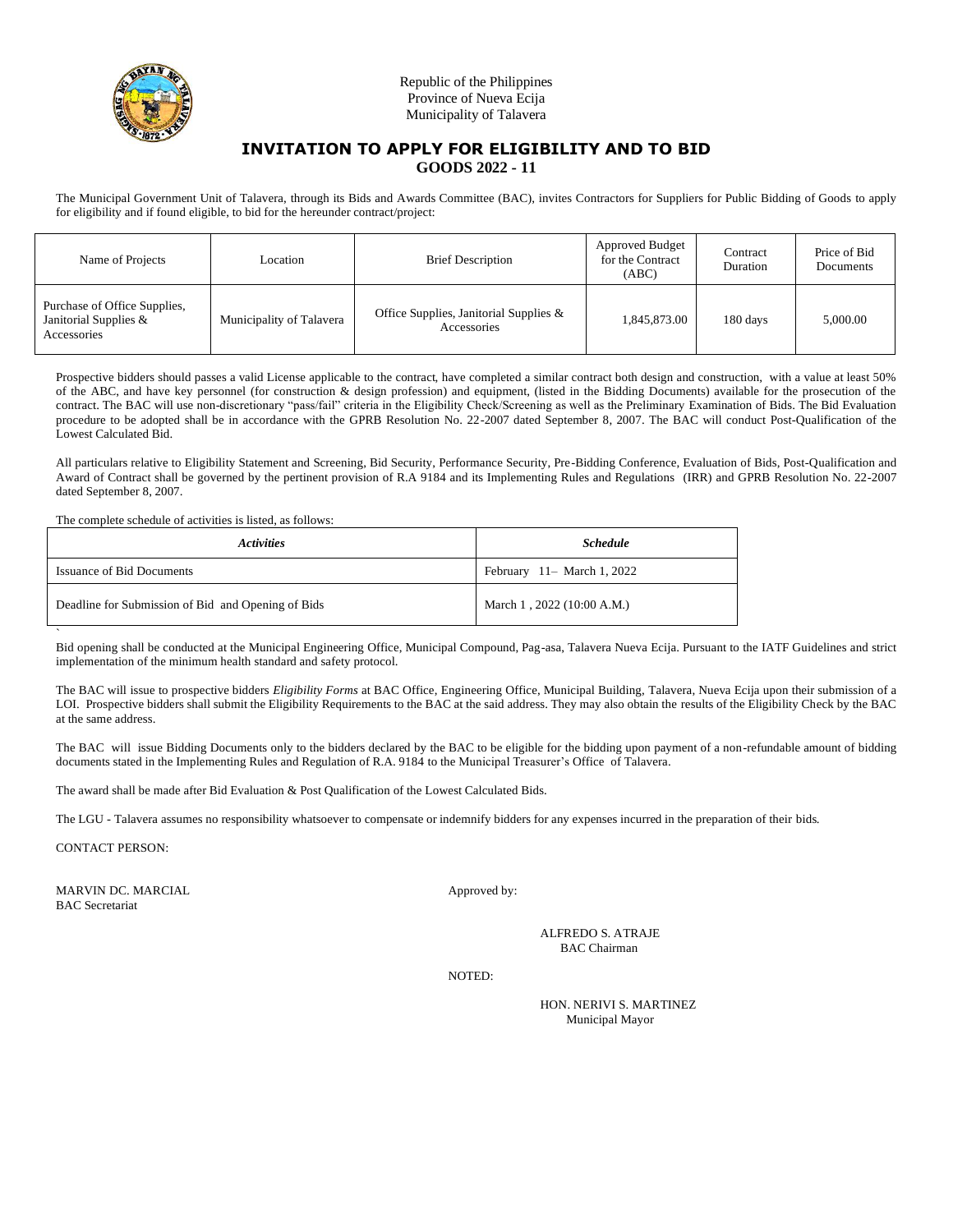

# **INVITATION TO APPLY FOR ELIGIBILITY AND TO BID GOODS 2022 - 12**

The Municipal Government Unit of Talavera, through its Bids and Awards Committee (BAC), invites Contractors for Suppliers for Public Bidding of Goods to apply for eligibility and if found eligible, to bid for the hereunder contract/project:

| Name of Projects                                                     | Location                 | <b>Brief Description</b>                                                        | <b>Approved Budget</b><br>for the Contract<br>(ABC) | Contract<br>Duration | Price of Bid<br>Documents |
|----------------------------------------------------------------------|--------------------------|---------------------------------------------------------------------------------|-----------------------------------------------------|----------------------|---------------------------|
| Purchase of Office Equipment, ICT<br>Equipment, Furniture & Fixtures | Municipality of Talavera | Laptops, Printers, Desktop<br>Computer, Aircon,, Table,<br>Nutri Nego Kart, etc | 587,800.00                                          | 60 days              | 000.00                    |

Prospective bidders should passes a valid License applicable to the contract, have completed a similar contract both design and construction, with a value at least 50% of the ABC, and have key personnel (for construction & design profession) and equipment, (listed in the Bidding Documents) available for the prosecution of the contract. The BAC will use non-discretionary "pass/fail" criteria in the Eligibility Check/Screening as well as the Preliminary Examination of Bids. The Bid Evaluation procedure to be adopted shall be in accordance with the GPRB Resolution No. 22-2007 dated September 8, 2007. The BAC will conduct Post-Qualification of the Lowest Calculated Bid.

All particulars relative to Eligibility Statement and Screening, Bid Security, Performance Security, Pre-Bidding Conference, Evaluation of Bids, Post-Qualification and Award of Contract shall be governed by the pertinent provision of R.A 9184 and its Implementing Rules and Regulations (IRR) and GPRB Resolution No. 22-2007 dated September 8, 2007.

The complete schedule of activities is listed, as follows:

| <b>Activities</b>                                  | <b>Schedule</b>                       |  |
|----------------------------------------------------|---------------------------------------|--|
| <b>Issuance of Bid Documents</b>                   | February $11 - \text{March } 1, 2022$ |  |
| Deadline for Submission of Bid and Opening of Bids | March 1, 2022 (10:00 A.M.)            |  |

Bid opening shall be conducted at the Municipal Engineering Office, Municipal Compound, Pag-asa, Talavera Nueva Ecija. Pursuant to the IATF Guidelines and strict implementation of the minimum health standard and safety protocol.

The BAC will issue to prospective bidders *Eligibility Forms* at BAC Office, Engineering Office, Municipal Building, Talavera, Nueva Ecija upon their submission of a LOI. Prospective bidders shall submit the Eligibility Requirements to the BAC at the said address. They may also obtain the results of the Eligibility Check by the BAC at the same address.

The BAC will issue Bidding Documents only to the bidders declared by the BAC to be eligible for the bidding upon payment of a non-refundable amount of bidding documents stated in the Implementing Rules and Regulation of R.A. 9184 to the Municipal Treasurer's Office of Talavera.

The award shall be made after Bid Evaluation & Post Qualification of the Lowest Calculated Bids.

The LGU - Talavera assumes no responsibility whatsoever to compensate or indemnify bidders for any expenses incurred in the preparation of their bids.

CONTACT PERSON:

MARVIN DC. MARCIAL Approved by: BAC Secretariat

ALFREDO S. ATRAJE BAC Chairman

`

NOTED:

HON. NERIVI S. MARTINEZ Municipal Mayor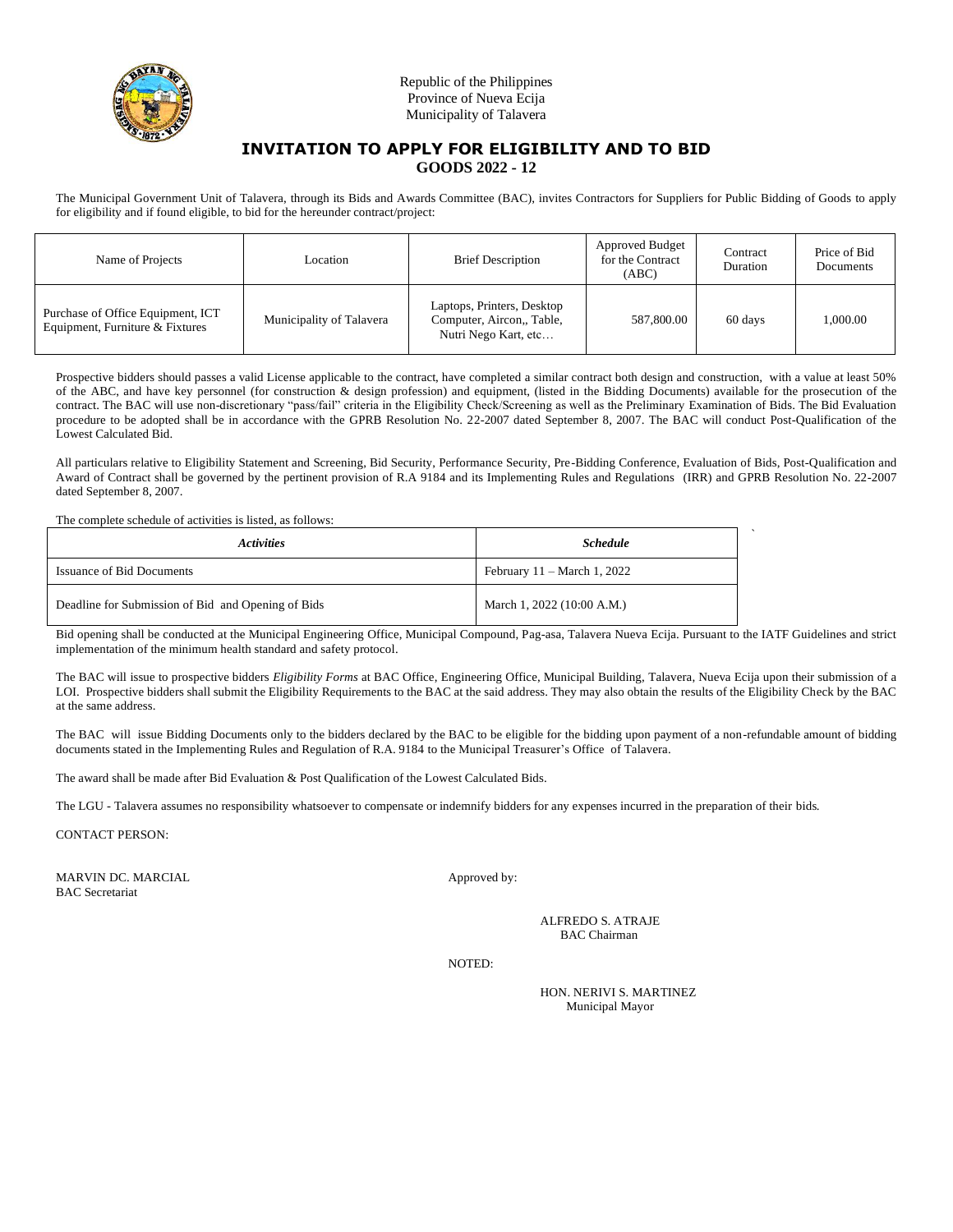

# **INVITATION TO APPLY FOR ELIGIBILITY AND TO BID GOODS 2022 - 13**

The Municipal Government Unit of Talavera, through its Bids and Awards Committee (BAC), invites Contractors for Suppliers for Public Bidding of Goods to apply for eligibility and if found eligible, to bid for the hereunder contract/project:

| Name of Projects                                                                                            | Location                 | <b>Brief Description</b>                                              | Approved Budget<br>for the Contract<br>(ABC) | Contract<br>Duration | Price of Bid<br>Documents |
|-------------------------------------------------------------------------------------------------------------|--------------------------|-----------------------------------------------------------------------|----------------------------------------------|----------------------|---------------------------|
| Purchase of Food Ingredients<br>& Supplies for Nutrition<br>Program of Municipal<br><b>Nutrition Office</b> | Municipality of Talavera | Vegetables, Rice, Milk, Condiments,<br>Chicken, Meat, Pork, Fish, etc | 2.869.604.00                                 | 210 days             | 5,000.00                  |

Prospective bidders should passes a valid License applicable to the contract, have completed a similar contract both design and construction, with a value at least 50% of the ABC, and have key personnel (for construction & design profession) and equipment, (listed in the Bidding Documents) available for the prosecution of the contract. The BAC will use non-discretionary "pass/fail" criteria in the Eligibility Check/Screening as well as the Preliminary Examination of Bids. The Bid Evaluation procedure to be adopted shall be in accordance with the GPRB Resolution No. 22-2007 dated September 8, 2007. The BAC will conduct Post-Qualification of the Lowest Calculated Bid.

All particulars relative to Eligibility Statement and Screening, Bid Security, Performance Security, Pre-Bidding Conference, Evaluation of Bids, Post-Qualification and Award of Contract shall be governed by the pertinent provision of R.A 9184 and its Implementing Rules and Regulations (IRR) and GPRB Resolution No. 22-2007 dated September 8, 2007.

The complete schedule of activities is listed, as follows:

| <i>Activities</i>                                  | <b>Schedule</b>                       |  |
|----------------------------------------------------|---------------------------------------|--|
| <b>Issuance of Bid Documents</b>                   | February $11 - \text{March } 1, 2022$ |  |
| Deadline for Submission of Bid and Opening of Bids | March 1, 2022 (10:00 A.M.)            |  |

Bid opening shall be conducted at the Municipal Engineering Office, Municipal Compound, Pag-asa, Talavera Nueva Ecija. Pursuant to the IATF Guidelines and strict implementation of the minimum health standard and safety protocol.

The BAC will issue to prospective bidders *Eligibility Forms* at BAC Office, Engineering Office, Municipal Building, Talavera, Nueva Ecija upon their submission of a LOI. Prospective bidders shall submit the Eligibility Requirements to the BAC at the said address. They may also obtain the results of the Eligibility Check by the BAC at the same address.

The BAC will issue Bidding Documents only to the bidders declared by the BAC to be eligible for the bidding upon payment of a non-refundable amount of bidding documents stated in the Implementing Rules and Regulation of R.A. 9184 to the Municipal Treasurer's Office of Talavera.

The award shall be made after Bid Evaluation & Post Qualification of the Lowest Calculated Bids.

The LGU - Talavera assumes no responsibility whatsoever to compensate or indemnify bidders for any expenses incurred in the preparation of their bids.

CONTACT PERSON:

MARVIN DC. MARCIAL Approved by: BAC Secretariat Municipal Engineering Office

ALFREDO S. ATRAJE BAC Chairman

NOTED:

HON. NERIVI S. MARTINEZ Municipal Mayor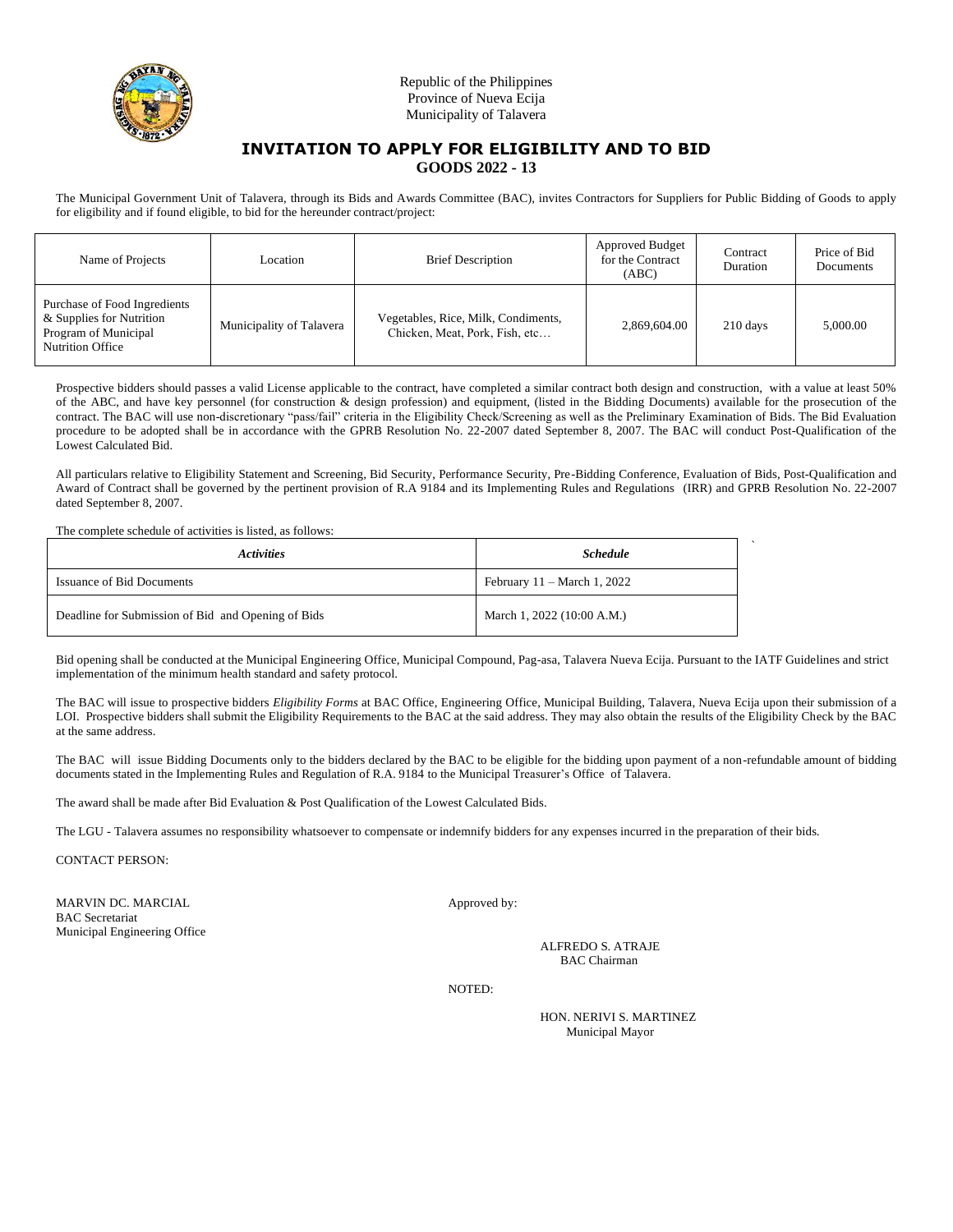

# **INVITATION TO APPLY FOR ELIGIBILITY AND TO BID**

**GOODS 2022 - 14**

The Municipal Government Unit of Talavera, through its Bids and Awards Committee (BAC), invites Contractors for Suppliers for Public Bidding of Goods to apply for eligibility and if found eligible, to bid for the hereunder contract/project:

| Name of Projects                                                            | Location                 | <b>Brief Description</b>                                             | Approved Budget<br>for the Contract<br>(ABC) | Contract<br>Duration | Price of Bid<br>Documents |
|-----------------------------------------------------------------------------|--------------------------|----------------------------------------------------------------------|----------------------------------------------|----------------------|---------------------------|
| Purchase of Drugs & Medicines,<br>PPE's, Medical Equipment &<br>Accessories | Municipality of Talavera | Drugs & Medicines, PPE's,<br>Medical Equipment &<br>Accessories, etc | 2,584,375.50                                 | 120 days             | 5,000.00                  |

Prospective bidders should passes a valid License applicable to the contract, have completed a similar contract both design and construction, with a value at least 50% of the ABC, and have key personnel (for construction & design profession) and equipment, (listed in the Bidding Documents) available for the prosecution of the contract. The BAC will use non-discretionary "pass/fail" criteria in the Eligibility Check/Screening as well as the Preliminary Examination of Bids. The Bid Evaluation procedure to be adopted shall be in accordance with the GPRB Resolution No. 22-2007 dated September 8, 2007. The BAC will conduct Post-Qualification of the Lowest Calculated Bid.

All particulars relative to Eligibility Statement and Screening, Bid Security, Performance Security, Pre-Bidding Conference, Evaluation of Bids, Post-Qualification and Award of Contract shall be governed by the pertinent provision of R.A 9184 and its Implementing Rules and Regulations (IRR) and GPRB Resolution No. 22-2007 dated September 8, 2007.

The complete schedule of activities is listed, as follows:

| <i><b>Activities</b></i>                           | <b>Schedule</b>                       |  |
|----------------------------------------------------|---------------------------------------|--|
| <b>Issuance of Bid Documents</b>                   | February $11 - \text{March } 1, 2022$ |  |
| Deadline for Submission of Bid and Opening of Bids | March 1, 2022 (10:00 A.M.)            |  |

Bid opening shall be conducted at the Municipal Engineering Office, Municipal Compound, Pag-asa, Talavera Nueva Ecija. Pursuant to the IATF Guidelines and strict implementation of the minimum health standard and safety protocol.

The BAC will issue to prospective bidders *Eligibility Forms* at BAC Office, Engineering Office, Municipal Building, Talavera, Nueva Ecija upon their submission of a LOI. Prospective bidders shall submit the Eligibility Requirements to the BAC at the said address. They may also obtain the results of the Eligibility Check by the BAC at the same address.

The BAC will issue Bidding Documents only to the bidders declared by the BAC to be eligible for the bidding upon payment of a non-refundable amount of bidding documents stated in the Implementing Rules and Regulation of R.A. 9184 to the Municipal Treasurer's Office of Talavera.

The award shall be made after Bid Evaluation & Post Qualification of the Lowest Calculated Bids.

The LGU - Talavera assumes no responsibility whatsoever to compensate or indemnify bidders for any expenses incurred in the preparation of their bids.

CONTACT PERSON:

MARVIN DC. MARCIAL Approved by: BAC Secretariat

ALFREDO S. ATRAJE BAC Chairman

NOTED:

HON. NERIVI S. MARTINEZ Municipal Mayor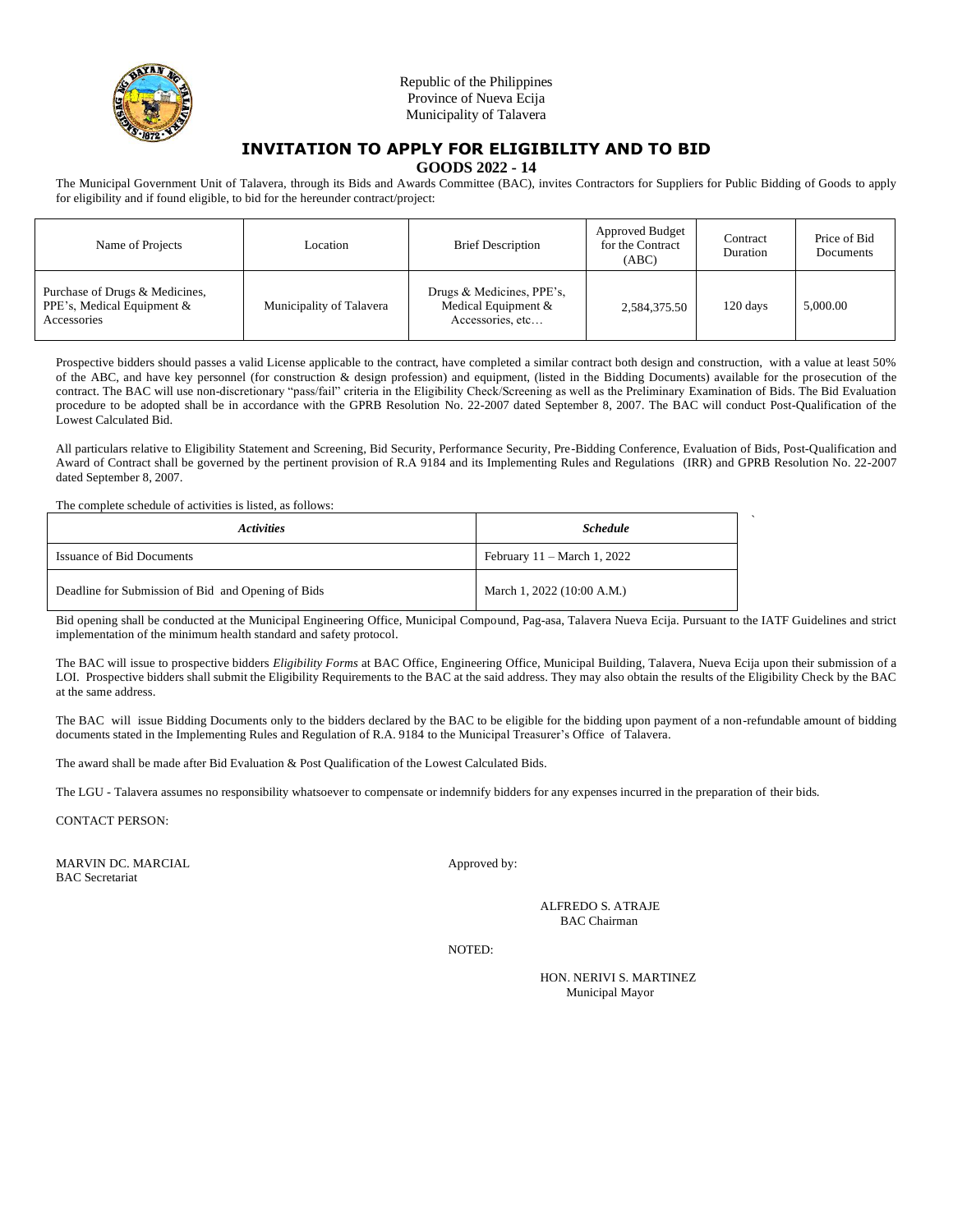

### **INVITATION TO APPLY FOR ELIGIBILITY AND TO BID GOODS 2022 – 15**

The Municipal Government Unit of Talavera, through its Bids and Awards Committee (BAC), invites Contractors for Suppliers for Public Bidding of Goods to apply for eligibility and if found eligible, to bid for the hereunder contract/project:

| Name of Projects           | Location                 | <b>Brief Description</b> | Approved Budget<br>for the Contract<br>(ABC) | Contract<br>Duration | Price of Bid<br>Documents |
|----------------------------|--------------------------|--------------------------|----------------------------------------------|----------------------|---------------------------|
| Purchase of Meals & Snacks | Municipality of Talavera | Meals & Snacks           | 507,175.00                                   | 300 days             | 1,000.00                  |

Prospective bidders should passes a valid License applicable to the contract, have completed a similar contract both design and construction, with a value at least 50% of the ABC, and have key personnel (for construction & design profession) and equipment, (listed in the Bidding Documents) available for the prosecution of the contract. The BAC will use non-discretionary "pass/fail" criteria in the Eligibility Check/Screening as well as the Preliminary Examination of Bids. The Bid Evaluation procedure to be adopted shall be in accordance with the GPRB Resolution No. 22-2007 dated September 8, 2007. The BAC will conduct Post-Qualification of the Lowest Calculated Bid.

All particulars relative to Eligibility Statement and Screening, Bid Security, Performance Security, Pre-Bidding Conference, Evaluation of Bids, Post-Qualification and Award of Contract shall be governed by the pertinent provision of R.A 9184 and its Implementing Rules and Regulations (IRR) and GPRB Resolution No. 22-2007 dated September 8, 2007.

The complete schedule of activities is listed, as follows:

| <b>Activities</b>                                  | <b>Schedule</b>                       |  |
|----------------------------------------------------|---------------------------------------|--|
| <b>Issuance of Bid Documents</b>                   | February $11 - \text{March } 1, 2022$ |  |
| Deadline for Submission of Bid and Opening of Bids | March 1, 2022 (10:00 A.M.)            |  |

Bid opening shall be conducted at the Municipal Engineering Office, Municipal Compound, Pag-asa, Talavera Nueva Ecija. Pursuant to the IATF Guidelines and strict implementation of the minimum health standard and safety protocol.

The BAC will issue to prospective bidders *Eligibility Forms* at BAC Office, Engineering Office, Municipal Building, Talavera, Nueva Ecija upon their submission of a LOI. Prospective bidders shall submit the Eligibility Requirements to the BAC at the said address. They may also obtain the results of the Eligibility Check by the BAC at the same address.

The BAC will issue Bidding Documents only to the bidders declared by the BAC to be eligible for the bidding upon payment of a non-refundable amount of bidding documents stated in the Implementing Rules and Regulation of R.A. 9184 to the Municipal Treasurer's Office of Talavera.

The award shall be made after Bid Evaluation & Post Qualification of the Lowest Calculated Bids.

The LGU - Talavera assumes no responsibility whatsoever to compensate or indemnify bidders for any expenses incurred in the preparation of their bids.

CONTACT PERSON:

MARVIN DC. MARCIAL Approved by: BAC Secretariat

ALFREDO S. ATRAJE BAC Chairman

`

NOTED:

HON. NERIVI S. MARTINEZ Municipal Mayor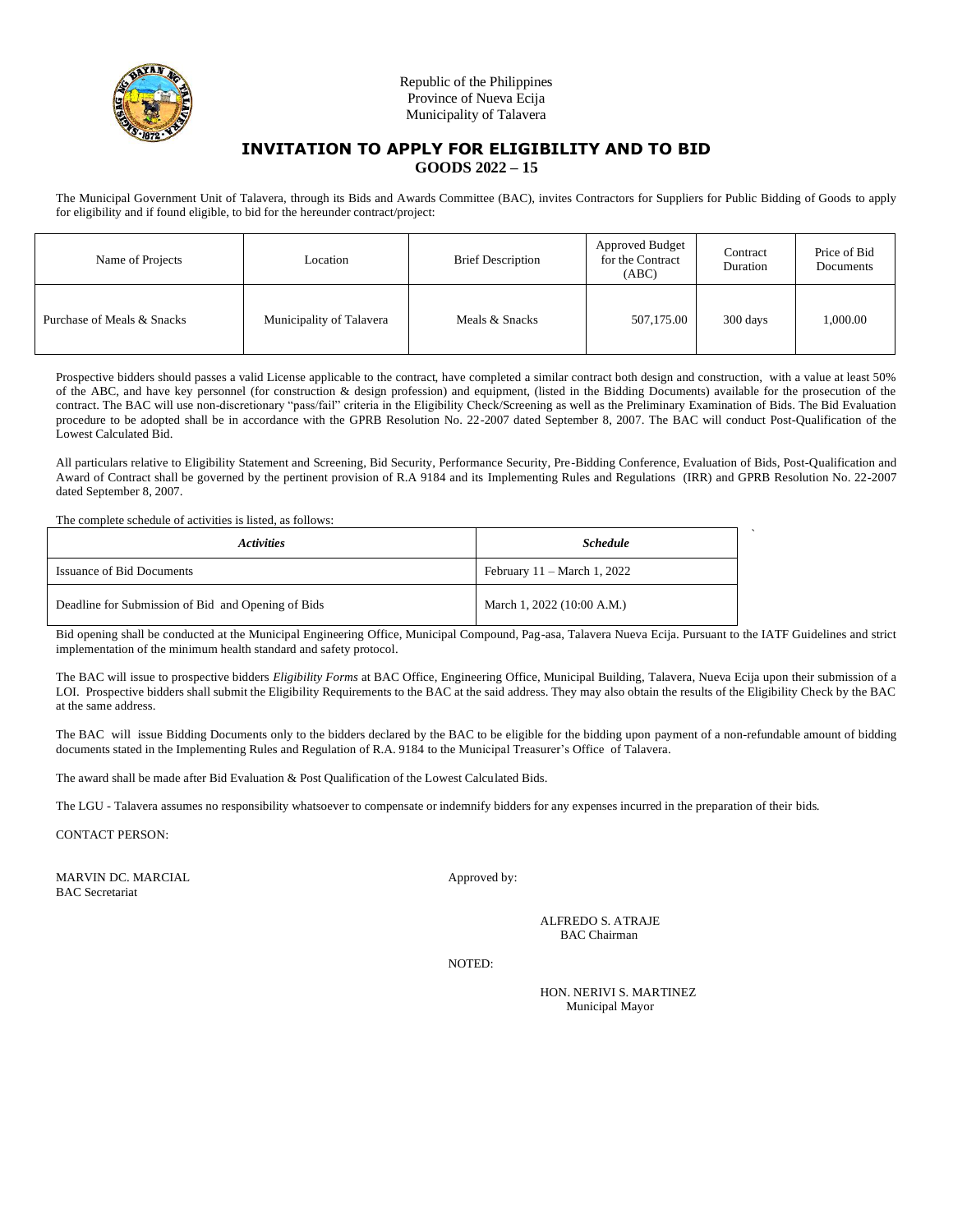

# **INVITATION TO APPLY FOR ELIGIBILITY AND TO BID GOODS 2022 – 16**

The Municipal Government Unit of Talavera, through its Bids and Awards Committee (BAC), invites Contractors for Suppliers for Public Bidding of Goods to apply for eligibility and if found eligible, to bid for the hereunder contract/project:

| Name of Projects                                                                           | Location                 | <b>Brief Description</b>                                                  | Approved Budget<br>for the Contract<br>(ABC) | Contract<br>Duration | Price of Bid<br>Documents |
|--------------------------------------------------------------------------------------------|--------------------------|---------------------------------------------------------------------------|----------------------------------------------|----------------------|---------------------------|
| Purchase of Parts for the<br>Repair & Maintenance of<br>Motor Vehicle & Heavy<br>Equipment | Municipality of Talavera | Tires, Batteries, Filters, Hose, Bearings,<br>Alternator, Hub, Chain, etc | 1,720,678.00                                 | 30 days              | 5,000.00                  |

Prospective bidders should passes a valid License applicable to the contract, have completed a similar contract both design and construction, with a value at least 50% of the ABC, and have key personnel (for construction & design profession) and equipment, (listed in the Bidding Documents) available for the prosecution of the contract. The BAC will use non-discretionary "pass/fail" criteria in the Eligibility Check/Screening as well as the Preliminary Examination of Bids. The Bid Evaluation procedure to be adopted shall be in accordance with the GPRB Resolution No. 22-2007 dated September 8, 2007. The BAC will conduct Post-Qualification of the Lowest Calculated Bid.

All particulars relative to Eligibility Statement and Screening, Bid Security, Performance Security, Pre-Bidding Conference, Evaluation of Bids, Post-Qualification and Award of Contract shall be governed by the pertinent provision of R.A 9184 and its Implementing Rules and Regulations (IRR) and GPRB Resolution No. 22-2007 dated September 8, 2007.

The complete schedule of activities is listed, as follows:

| <b>Activities</b>                                  | <b>Schedule</b>                       |  |
|----------------------------------------------------|---------------------------------------|--|
| <b>Issuance of Bid Documents</b>                   | February $11 - \text{March } 1, 2022$ |  |
| Deadline for Submission of Bid and Opening of Bids | March 1, 2022 (10:00 A.M.)            |  |

Bid opening shall be conducted at the Municipal Engineering Office, Municipal Compound, Pag-asa, Talavera Nueva Ecija. Pursuant to the IATF Guidelines and strict implementation of the minimum health standard and safety protocol.

The BAC will issue to prospective bidders *Eligibility Forms* at BAC Office, Engineering Office, Municipal Building, Talavera, Nueva Ecija upon their submission of a LOI. Prospective bidders shall submit the Eligibility Requirements to the BAC at the said address. They may also obtain the results of the Eligibility Check by the BAC at the same address.

The BAC will issue Bidding Documents only to the bidders declared by the BAC to be eligible for the bidding upon payment of a non-refundable amount of bidding documents stated in the Implementing Rules and Regulation of R.A. 9184 to the Municipal Treasurer's Office of Talavera.

The award shall be made after Bid Evaluation & Post Qualification of the Lowest Calculated Bids.

The LGU - Talavera assumes no responsibility whatsoever to compensate or indemnify bidders for any expenses incurred in the preparation of their bids.

CONTACT PERSON:

MARVIN DC. MARCIAL Approved by: BAC Secretariat Municipal Engineering Office

ALFREDO S. ATRAJE BAC Chairman

NOTED:

HON. NERIVI S. MARTINEZ Municipal Mayor